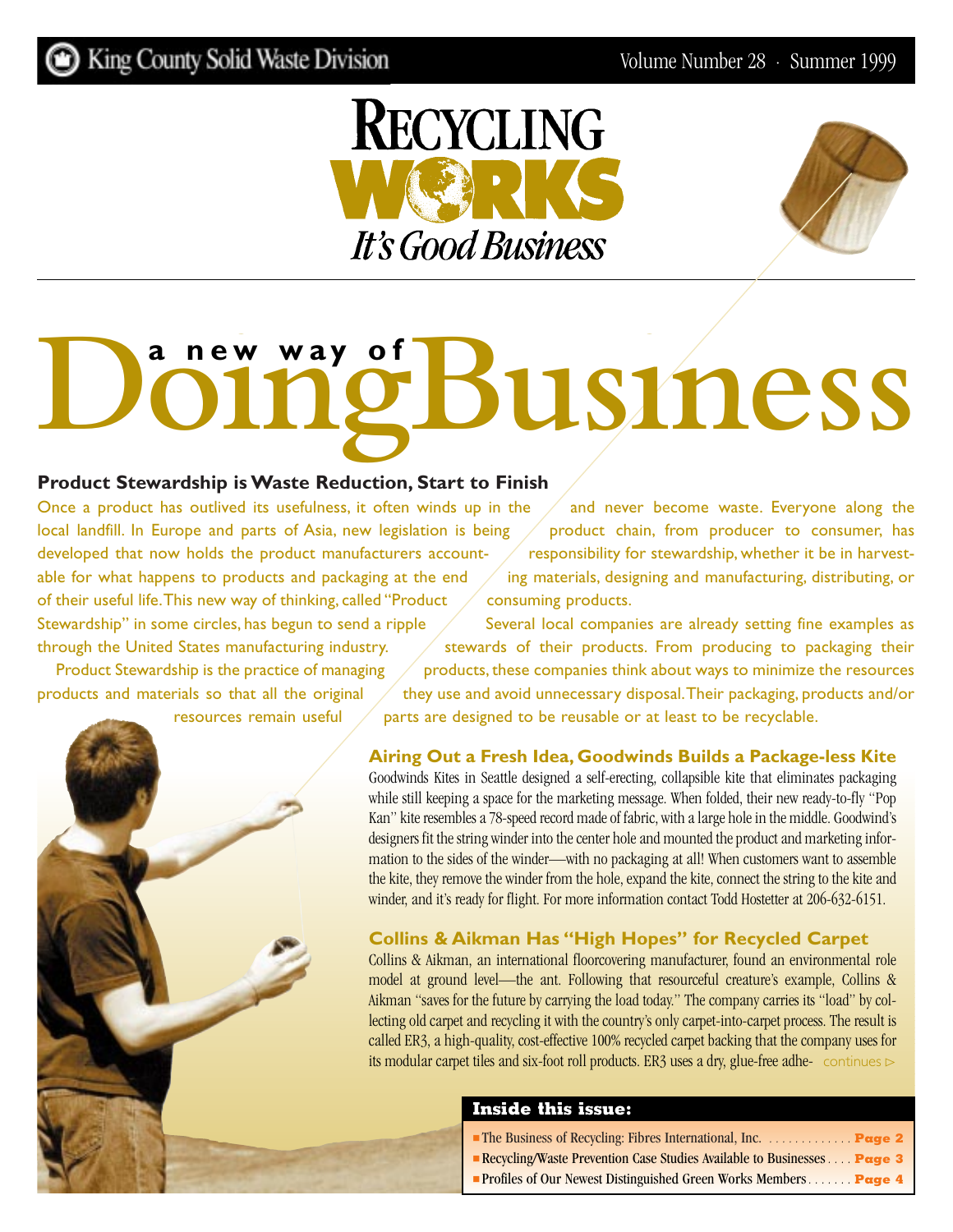## <span id="page-1-0"></span>**DingBusiness**

 $\lceil$  continued from front page  $\rceil$  sive that does not compromise air quality.

Companies buying new Collins & Aikman carpet can have their old vinylback carpet (from any manufacturer) reclaimed and are guaranteed that their new carpet will be taken back for recycling at the end of its useful life. Clients pay return shipping charges, but usually break even with what they would have spent on tipping fees and landfilling. Locally, the City of Renton used 12,000 square yards of ER3 carpet tiles in its City Hall, thus keeping 18 tons of recyclable materials out of landfills. The company says 4,000 tons of old carpet are once again underfoot thanks to 1998's take-back efforts alone. Meanwhile, Collins & Aikman saved money and resources with a plentiful, closed-loop feedstock and won 1998's "Innovative New Product" award from the National Recycling Coalition. To learn more about their take-back program or products, call Dennis Turnbull or Randy Johnson at Collins & Aikman's Bellevue office at 425-641-1958.

#### **Bubbling Over With Good News, The Pop Shoppe's Product Reduces Waste**

The Pop Shoppe sells The Soft Drink Machine, a device that carbonates ordinary drinking water. Customers can easily make soft drinks, seltzers, diet drinks and sparkling juices in less than five seconds by mixing in syrups from major soft drink companies. The drink refreshes just like the store-bought brands, but doesn't leave that "too much packaging" aftertaste. In fact, a one-gallon jug of syrup



typically makes the equivalent of 11 six-packs of pop—which don't need to be bottled. If customers do want to bottle their drink to take traveling, they can purchase reusable plastic bottles and caps that are guaranteed for 100 uses. For customers that don't have plastic recycling in their neighborhoods, The Pop Shoppe gladly takes back and recycles the empty syrup bottles. For more information contact Mark Clayton at 206-433-2085.

#### **Join Our Product Stewardship Round Tables**

- *The Medical Industry Waste Prevention Round Table*  Join key representatives in the medical industry who meet monthly to work on solutions to problem wastes such as plastic pill bottles and equipment that contains mercury. Attendees include Group Health Cooperative of Puget Sound, Harborview Medical Center, Children's Hospital, Providence Medical Center, Swedish Medical Center, ICOS Corp. and others. The meeting is facilitated by the King County Solid Waste Division.
- *The Computer Packaging Project*  Major computer manufacturers and computer purchasers are working together to trim the industry's packaging waste.
- *Apparel Retail Waste Prevention Round Table* This round table is in its beginning stages and will bring companies in the apparel retail industry together to discuss and share waste reduction strategies and will work on product stewardship issues.
- **Grocery Industry Waste Prevention Round Table This round table is** also in its beginning stages and will bring companies in the grocery industry together to discuss and share waste reduction and packaging reduction techniques and will discuss product stewardship issues. ●

For information about joining one of these groups, or for free assistance with reducing your packaging materials, contact Kinley Deller at 206-296-4434 or email kinley.deller@metrokc.gov.

#### **The Business of Recycling**

## *A Quarterly Profile of Your Local Recycling Service Providers*

#### **Fibres International, Inc.**

Fibres International, Inc., has been in the recycling business for a quarter of a century. Fibres operates two recycling facilities in King County,



one in Bellevue **Fibres International** and the other in South Seattle. The

Bellevue facility collects, sorts and bales a wide variety of recyclable materials for sale to manufacturers, and the South Seattle site handles glass collected by commercial haulers.

Fibres handles all types of paper including newspaper, cardboard, computer printout, white ledger, colored ledger and mixed paper, such as shredded and coated sulfite paper. They also process aluminum beverage cans, non-ferrous scrap metals, tin food containers, glass, and PETE and HDPE (#1 and #2) plastic bottles. Fibres offers collection containers in a range of sizes, from 60-gallon toters to 50-yard dumpsters. Balers and compactors are also available for lease or purchase. Because Fibres collects only high quality, source-separated recyclables, collection is often arranged at no charge or with a customer rebate.

Businesses can drop off their recyclable materials at the Bellevue plant any time of the day or night; as an added benefit, businesses that selfhaul their recyclables to the Bellevue plant can be paid cash or donate the proceeds to

a specific charity. Fibres offers all types of container pick-up service for commercial accounts



and will pay for cardboard collected in the cities of Redmond, Kirkland and Bellevue if the volume is four cubic yards or more per week. For many pick-up accounts, the "minimum" for collection depends more on the quality of the material and the location of the customer than sheer volume. Interested businesses are welcome to call to discuss their recycling needs.

Fibres International, Inc. is located at 1533-120th Avenue NE in Bellevue, WA. For more information, contact Patty

Schwegman at 425-455-9811 ext. 233, or visit their web site at [www.fibres.net](http://www.fibres.net) . ●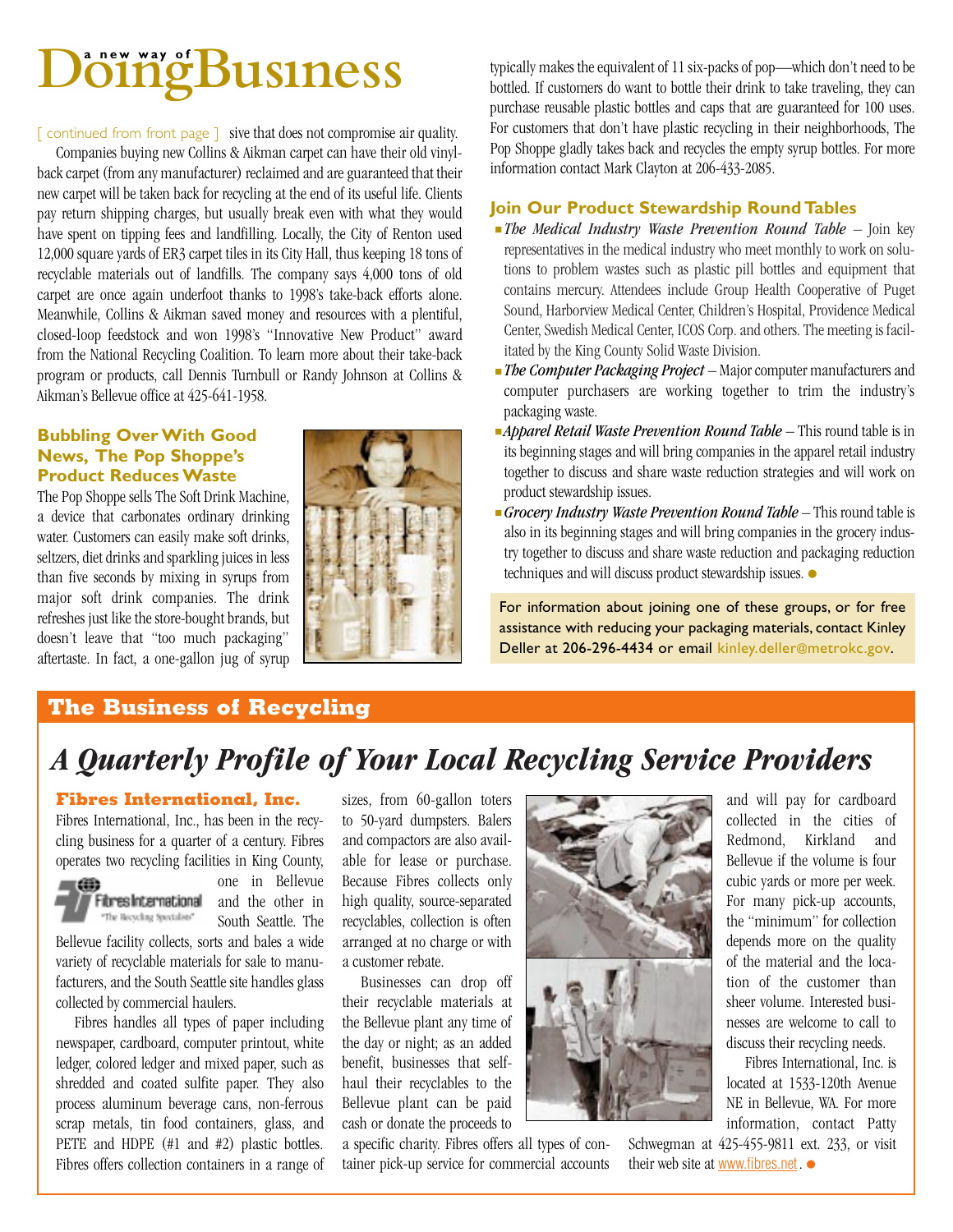#### <span id="page-2-0"></span>**Moving Soon?**

Anyone who has ever been involved in moving an office knows what a hectic and wasteful process it can be. Every year, countless tons of office furniture, equipment and supplies are hastily thrown into dumpsters when businesses change locations. Washington Citizens for Resource Conservation has recently created a new guide that can make your next move a waste free one. This easy-to-use guide was designed specifically to help you deal with those items most likely to be left over in an office move. In it, you will find tips to help your company save money, support worthy charities and conserve resources. To order your free copy of the Waste Free Moving Guide

for Businesses, contact Nancy Malaret at 206-675-0836. To request a .pdf version of the Guide via email, contact wcfrc@aol.com ●



## **Carpeting Floors, Not Landfills**

Every year, approximately 1.75 million tons<br>of carpet materials are dumped in landfills. But for King County businesses, there are more productive options. If your carpet still has any life left, it can be removed, cleaned and resold by a carpet vendor. In some cases, the old carpet is cleaned and stamped with a fresh pattern prior to resale. Carpet pads can be reused as well and the unusable pads can be turned into parking stops or carpet backing by a urethane recycler. Some local vendors that accept carpet for reuse and recycling are listed below. Call first for prequalification and details. Some charges may apply. Several programs are national in scope and are available in other states.

- *Collins & Aikman Floorcoverings*, 13228 SE 30th Street, Suite C-8, Bellevue, 425-641-1958. Accepts any vinyl backed carpet or carpet replaced by Collins & Aikman Floorcoverings.
- *Devereux Ltd.*, 6136 Sixth Avenue S, #267, Seattle, 206-767-0800. Accepts any residential or commercial carpet of any fiber or construction with any backing system.
- *DuPont Carpet*, 11521 Marginal Way South, #100, Seattle 206-241-0229. Accepts most carpet for recycling if delivered to their site. Charges apply if the carpet is not replaced by DuPont Carpet.
- *Pacific Urethane Recycling*, 755 North Central, Kent, 253-852-9080. Accepts new and used polyurethane foam carpet padding.
- *Value Flooring*, 900 Broad Street, Seattle, 206-583-8700. They accept used carpet and pads in good condition.

#### **Look for Carpet Made With Recycled Materials**

When choosing new carpet, check out the growing options in recycled-content carpet. Broadloom carpets made from recycled PETE soda bottles outperform nylon carpet in abrasion tests, color uptake, and stain resistance. They are available in hundreds of colors and graphics and they're recyclable. Whatever kind you buy, you can plan for future savings when you buy carpet that is identified by the manufacturer as recyclable. The application method counts, too. Using tape instead of glue will allow easier, rip-free removal years from now.

For more information call 206-296-8800 or use the order form below to request a copy of the case study on Carpet Reuse & Recycling or the **1999-2000 Construction Recycling Directory**. Copies of the Directory can be also downloaded from King County's web site at [www.metrokc.gov/dnr/swd/recycomp/cdl2.htm/](http://www.metrokc.gov/dnr/swd/recycomp/cdl2.htm/). ●

## **Case Studies Available**

The King County Solid Waste Division has a variety of case studies relating to construction and demolition that could be useful to you and your business. Look them up on our web site at [www.metrokc.gov/dnr/swd/greenwrk/](http://www.metrokc.gov/dnr/swd/greenwrk/cdlstudy.htm) [cdlstudy.htm](http://www.metrokc.gov/dnr/swd/greenwrk/cdlstudy.htm). Or you may place your order by mail: Todd Carey, King County Solid Waste Division, 400 Yesler Way, Room 600, Seattle, WA 98104-2637; by fax: 206-296-4482; or via e-mail: todd.carey@metrokc.gov

Please check the documents you wish to receive. These materials are free to businesses located in King County, \$3.00/set to all others. Please make checks payable to the King County Solid Waste Division.

- ❑ Seattle/King County 1998/99 Construction Recycling Directory
- ❑ Carpet Reuse & Recycling Carpeting Floors, Not Landfills
- ❑ Special Construction Recycling Opportunities Acoustical Ceiling Tile; Roofing; Plastic Film; Carpet
- $\Box$  Flexibility Saves  $$6,500 \text{Rafn Company's Remodel of Corporate Office}$
- ❑ School Gets High Marks for Sustainability Construction of Kentlake High School, Kent
- ❑ Microsoft Office Remodel Recycles 60%, Saves \$38,443
- ❑ Team Approach Saves \$186,000 Construction of 800,000 Square Foot Microsoft Office Building
- ❑ Recycling in the Fast Track Construction of Microsoft Data Center
- ❑ Regional Justice Center Demolition Recycles 95% Site Preparation Requires the Demolition of 28 Buildings
- ❑ Skeptics Save \$242,630 with Job-Site Recycling Construction of Regional Justice Center
- ❑ Difficult Logistics Lead to an Environmental Solution Environmentally Minded Residential Demolition
	- ❑ Cutting the Scrap: Houses with Less Waste Klahanie Housing Development, Issaquah
	- ❑ Seattle/King County Contractors' Guide to Preventing Waste and Recycling 1998/99

| Name                                                                                                                                                                                                                                 |          |                       |
|--------------------------------------------------------------------------------------------------------------------------------------------------------------------------------------------------------------------------------------|----------|-----------------------|
|                                                                                                                                                                                                                                      |          |                       |
|                                                                                                                                                                                                                                      |          |                       |
|                                                                                                                                                                                                                                      |          |                       |
| Email <u>and the community of the community of the community of the community of the community of the community of the community of the community of the community of the community of the community of the community of the com</u> | Web Site |                       |
| Business Size: $\Box$ < 20 employees $\Box$ 20-50 employees $\Box$ > 50 employees                                                                                                                                                    |          |                       |
|                                                                                                                                                                                                                                      |          | CUTHERE $\mathcal{L}$ |
|                                                                                                                                                                                                                                      |          |                       |

RETURN FORM TO: Todd Carey, King County Solid Waste Division, 400 Yesler Way, Room 600, Seattle,WA 98104-2637 • 206-296-4482 FAX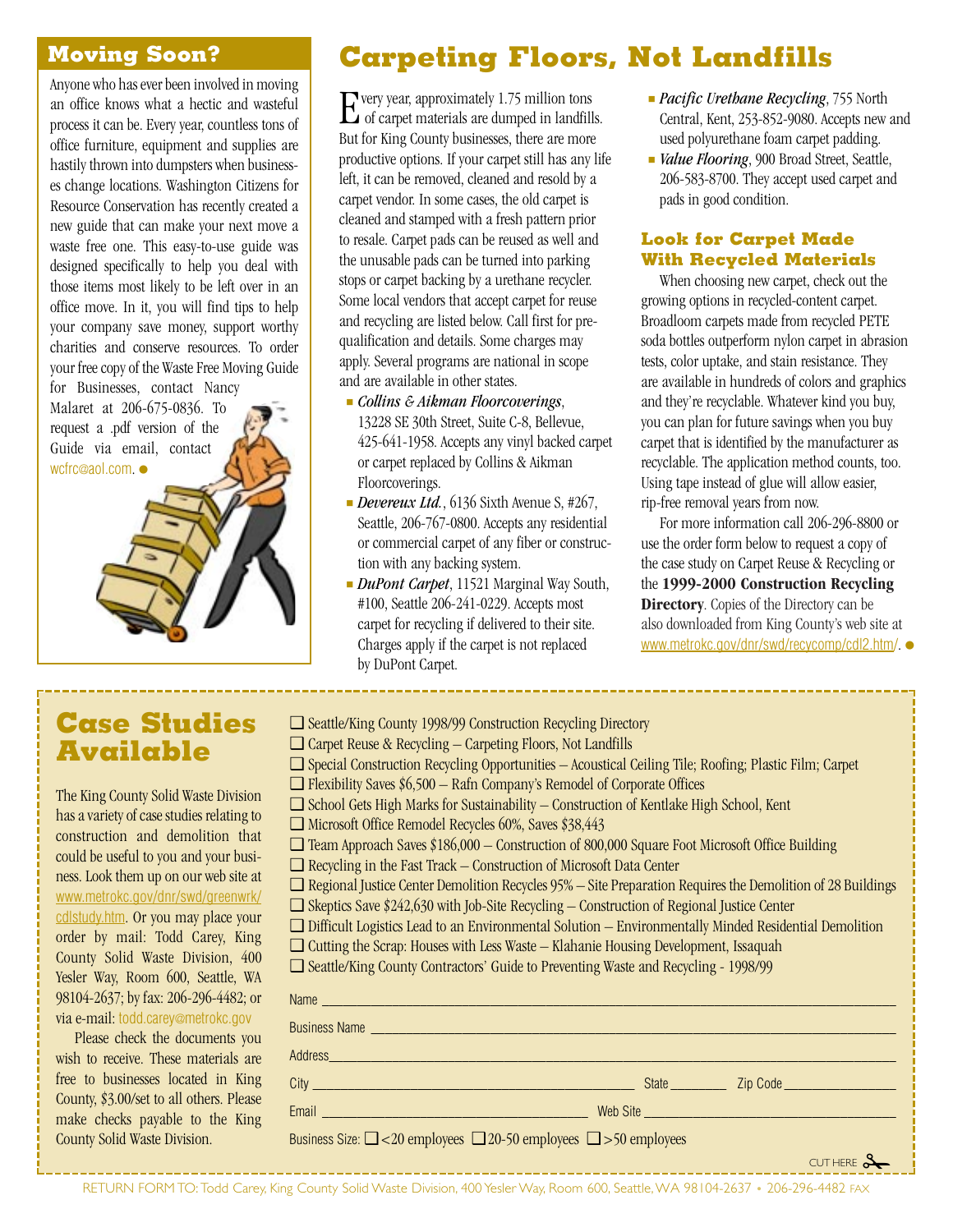#### <span id="page-3-0"></span>**New Members**

Advanced Environmental Solutions, Inc, *Seattle* ArtSpace, *Seattle* The Berger Partnership, *Seattle* Chicken Soup Brigade, *Seattle* Crystallia, *Bellevue* Financial Consulting Solutions Inc, *Redmond* Frankie's Pizza and Pasta, *Redmond* Goodwinds Kites, *Seattle* Ivey Seright International, *Seattle* Keeney's Office Plus, *Seattle* Les Schwab Tire Center, *Renton* LM Body Shop, *Kirkland* Seahurst Dental Design, Jim Coleman DDS, *Burien*

Seattle Filmworks, Inc, *Seattle* Stokes Lawrence, PS, *Seattle* University Street Properties, *Bellevue* Washington State Department of

Natural Resources, *Enumclaw* Xerox Business Services, *Seattle*

#### **Huge Copy Job Proves – Recycled Rules!**

 $\prod$  f you think using recycled-content paper<br>means you'll be jammin' at the copy means you'll be jammin' at the copy machine, *think again*. A recent study pitted 30% post-consumer content paper against lower recycled-content and virgin paper in a

copy test, and found the 30% product performed as well or better than the others in jam and multi-feed rates.

The study was coordinated by Recycling at Work, a U.S. Conference

of Mayors program. The federal Government Printing Office and three copier manufacturers used papers found in a typical range of businesses. Two million copies later, here are the stats for every 100,000 sheets:

- 30% recycled-content paper jammed 1.5 to 3.2 times;
- 20% recycled-content paper jammed 2.8 to 2.9 times; and
- virgin paper jammed 2.9 times.

Canon USA, Hewlett Packard, and Lexmark technicians shared comments like "no problems encountered," "behaves like standard papers" and "met the specifications …with 95% confidence."

It looks as if no news is good news at the Government Printing Office. Since switching papers on January 1 to a stock made with 30% recycled fibers, they state, "We have not received any complaints." ●



#### **Thoroughbred Collision Center**

Thoroughbred Collision Center has the leading edge in the collision repair industry. They have successfully computerized nearly all their documentation—even photographs of damaged



vehicles are now taken with a digital camera instead of a Polaroid. **COLLISION CENTER** Maintaining files on

the computer not only saves them a tremendous amount of paper, it also saves the space they once needed to store all those files. In another recent upgrade, Thoroughbred Collision has switched from paper-based job tracking to the Advanced Production System, which tracks customers' vehicles and repairs on a specialized portable touchscreen computer. They are a test site for this new technology and report that it runs very well and saves them huge amounts of paper. For more information contact Leonard Lassak at 253-887-8800. ●



#### **St. Vincent de Paul**

St. Vincent de Paul of Renton (above) prides itself on encouraging everyone in our community to reuse clothing and household goods rather than send them to landfills. This nonprofit network of thrift stores maintains a central facility that puts new life into all kinds of stillusable items. Here, washers and dryers are remanufactured and mattresses are re-covered with new fabric. For things beyond repair, the Renton branch coordinates with other St. Vincent de Paul stores to achieve maximum recycling. Items are sorted, sent to the central facility, and then bulked with similar items from other branches before being shipped to a recycling company for processing. From there, it's just a matter of time before tattered clothing turns into rugs or old sneaker soles return to the gym as rubber flooring. For more information contact Jezanna Osier at 425-226-9426. ●

#### **Heatcon Composite Systems**

Heatcon® Composite Systems is part of the aerospace industry, primarily supporting the repair of composite structures and to some degree



supporting the manufacturing processes.

Composite materials such as Fiberglass that are used in the repair process have a limited shelf life. When the materials fall out of specification they are no longer airworthy. Rather than discard these materials, Heatcon® donates them to community colleges and universities with aerospace programs. Heatcon® incorporates waste reduction into its daily routines. The company encourages customers to reuse cardboard boxes when returning their equipment for repair. Any equipment returned that is non-repairable is dismantled and functional components are used in-house. Heatcon®'s purchasing policy requires all office paper and cardboard products to contain recycled content. With a company-wide recycling policy that is stated in its employee manual, Heatcon® achieves an impressive 67% recycling rate. For more information contact Caryn Casterline at 206-575-1333. ●

#### **Fashions by Freilah**

Owner Freilah Allen-Sonn uses a creative eye for more than the fashions at her custom design and sewing studio. In Freilah's hands, business



cards with typos are flipped over for sales tags, thrift stores are sources of vintage fabrics, and even dry cleaning bags are reused to protect delicate garments.

She's a source of free fabric scraps to quilters and crafters, and is crafty herself when it comes to keeping her shop organized: she uses bare cardboard bolts from fabric stores to hold the yardage for wedding dresses, or covers them with fabric and uses them for shelves. For more information contact Freilah Allen-Sonn at 425-226-0333. ●

#### **No Way Café**

Waste is not an option at No Way Café. From the outset, owner-operator Melissa Miller has insisted that her suppliers provide her with recycled products and use minimal packaging whenever possible. Signs in the restaurant explain the "No Way" philosophy and commitment to

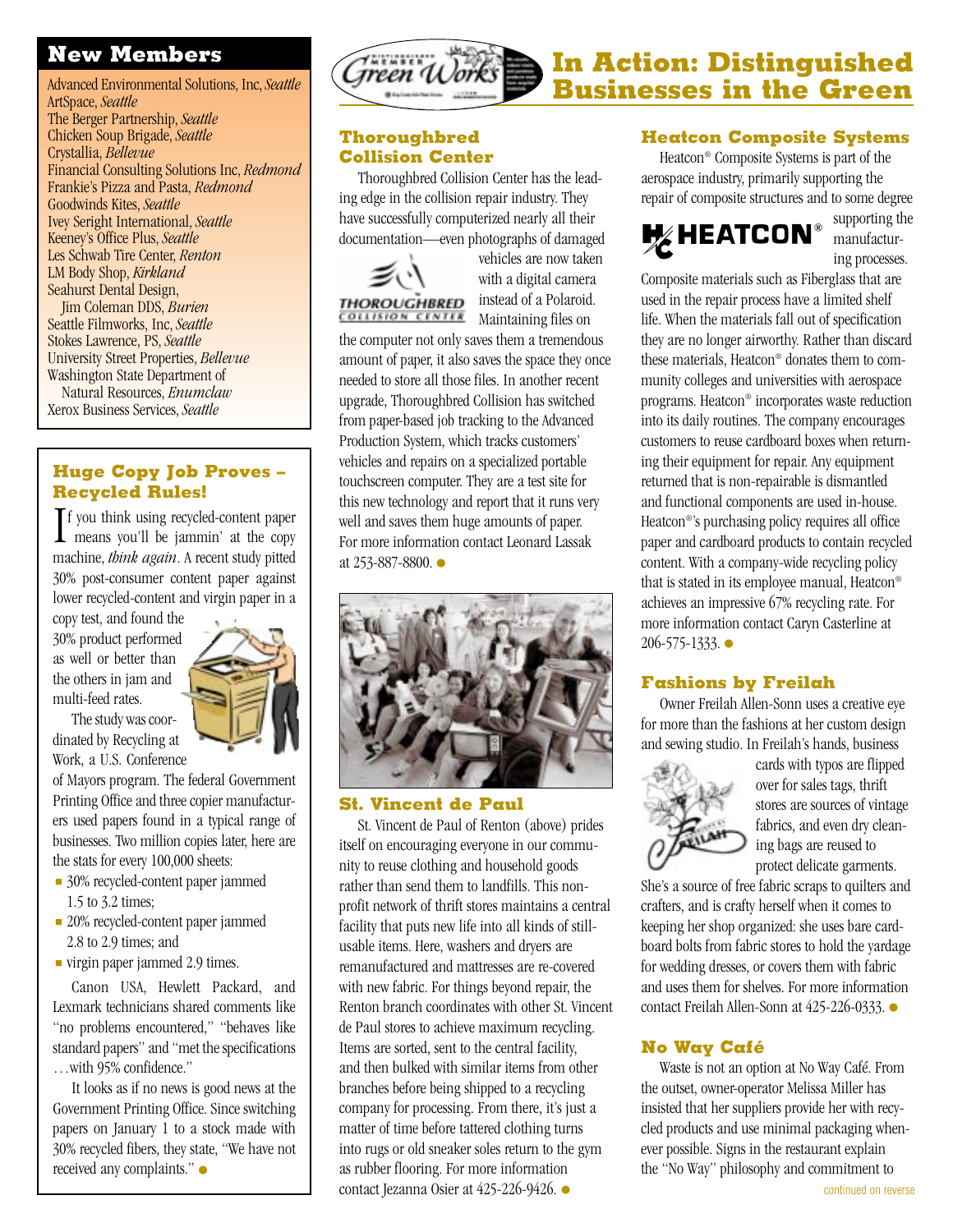## <span id="page-4-0"></span>**Distinguished Businesses in the Green**

#### **No Way Café**

#### [continued from reverse](#page-3-0)

recycling and waste prevention. To avoid the waste that often occurs when people grab takeout supplies on the run, this restaurant keeps the take-out utensils behind the counter and provides them only upon request. Ms. Miller states, "Every decision we make at No Way has two main areas of importance: How does it taste and how does it impact the environment?" Their 75% recycling rate is proof of their commitment. For more information, contact Melissa Miller at 206-325-3597. ●



#### **Sweet Spirit Candles, Inc.**

Kim Sweet describes her shop as a metaphysical hardware store. Sweet Spirit Candles, Inc. (pictured above) sells candles and gifts and also hosts classes on candle making, magic, astrology and crystal healing. Sweet Spirit owners use natural materials and themes in their candle making; involving their customers in reducing waste comes naturally to them, too. Customers can bring in old wax candles, newspapers, and clean, used pantihose for use in the making of new candles, and get a discount on new purchases for the wax they turn in. The store reuses packaging materials and peanuts, and places a note to that effect in all their shipments, including a 1-800 number for polystyrene peanut recycling locations. For more information contact Kim Sweet at 425-271-9001. ●

#### **The Body Shop–Bellevue**

The Body Shop at Bellevue Square joins the stores at Northgate and Southcenter Malls as a Green Works member. "World friendly personal



care" is their business philosophy and they carry that through in their waste reduction, recycling and buyingrecycled program. Customers

receive a \$0.05 discount on new purchases for returning regular bottles, and a \$2.00 discount when returning perfume bottles for refilling. The distribution center for the Body Shop reuses cardboard boxes, so the boxes have already been used twice before coming to Bellevue Square. The store passes their packaging even further down the line by giving whatever it doesn't need to interested customers, employees, and other Bellevue Square tenants. For more information contact Synthiea Borst at 425-637-9535. ●

#### **Center for Life Decisions**

The Center for Life Decisions is a career counseling and consulting practice that helps employees and employers create new workplace



options while promoting social, environmental and economic sustainability. In championing green business practices, the Director of the

Center, Larry Gaffin, teaches workshops that are holistic in approach and discuss the environmental impacts of career choices. One publication offered through the Center is a guide to Green Entrepreneurship. The Center reduces waste by maintaining an up-to-date newsletter mailing list printed on recycled paper. For more information contact Larry Gaffin at 206-325-9093. ●

#### **Birmingham Steel Corporation**

When Birmingham Steel Corporation took the reins of this mini-mill in 1991, they dedicated their efforts to operating in harmony with their



neighbors and the environment. To that end, the Seattle division recycles nearly 100% of their waste,

the bulk of which is 900 tons a month of baghouse dust. The mini-mill "closes the loop" by using recycled products that are manufactured from their own waste, including briquets from

their powder residue and non-hazardous road base from their steel slag. In addition to the educational information provided in the company's literature, Barton Kale, Manager of Environmental Systems at the Seattle Division, teaches classes and speaks to community groups on the benefits of recycling and using recycled products. For more information, contact Barton Kale at 206-933-2238. ●

#### **Trammell Crow**

With over 70 firms and 1200 people to oversee, Trammell Crow – Union Bank of California Center has their work cut out for them when it

TrammelCowCompany Union Bank of California Center comes to managing waste. To keep things running smoothly,

they include a recycling *Do's and Don'ts* sheet in the tenant manual, post the building's recycling rate in a quarterly newsletter and help tenants find answers to their questions about recycling materials such as computer equipment. Recently, Trammell Crow conducted a lamp and lighting retrofit. When many other companies are simply throwing fixtures away, Trammel Crow recycled over 20,000 fluorescent lamps and properly disposed of roughly 13,500 pounds of PCBcontaining ballasts. For more information, call John Chandler at 206-628-2992. ●

#### **Keeney's Office Plus– Downtown Seattle**

Joining the ranks of other local Keeney's Office Plus stores, the downtown Seattle location is the newest Green Works member. Like the oth-



ers, the store reuses

incoming cardboard boxes and returns containers to suppliers. With the help of an in-store display, customers are encouraged to bring in their printer toner cartridges for recycling. Keeney's also participated in the King County "Get in the Loop at the Office" campaign. This meant that they sent free recycled product samples to registered companies so that these businesses could see for themselves the highquality nature of recycled products. Numerous recycled products can also be found in their company catalog. For more information, call Linda Bergendoff at 206-621-0444. ●